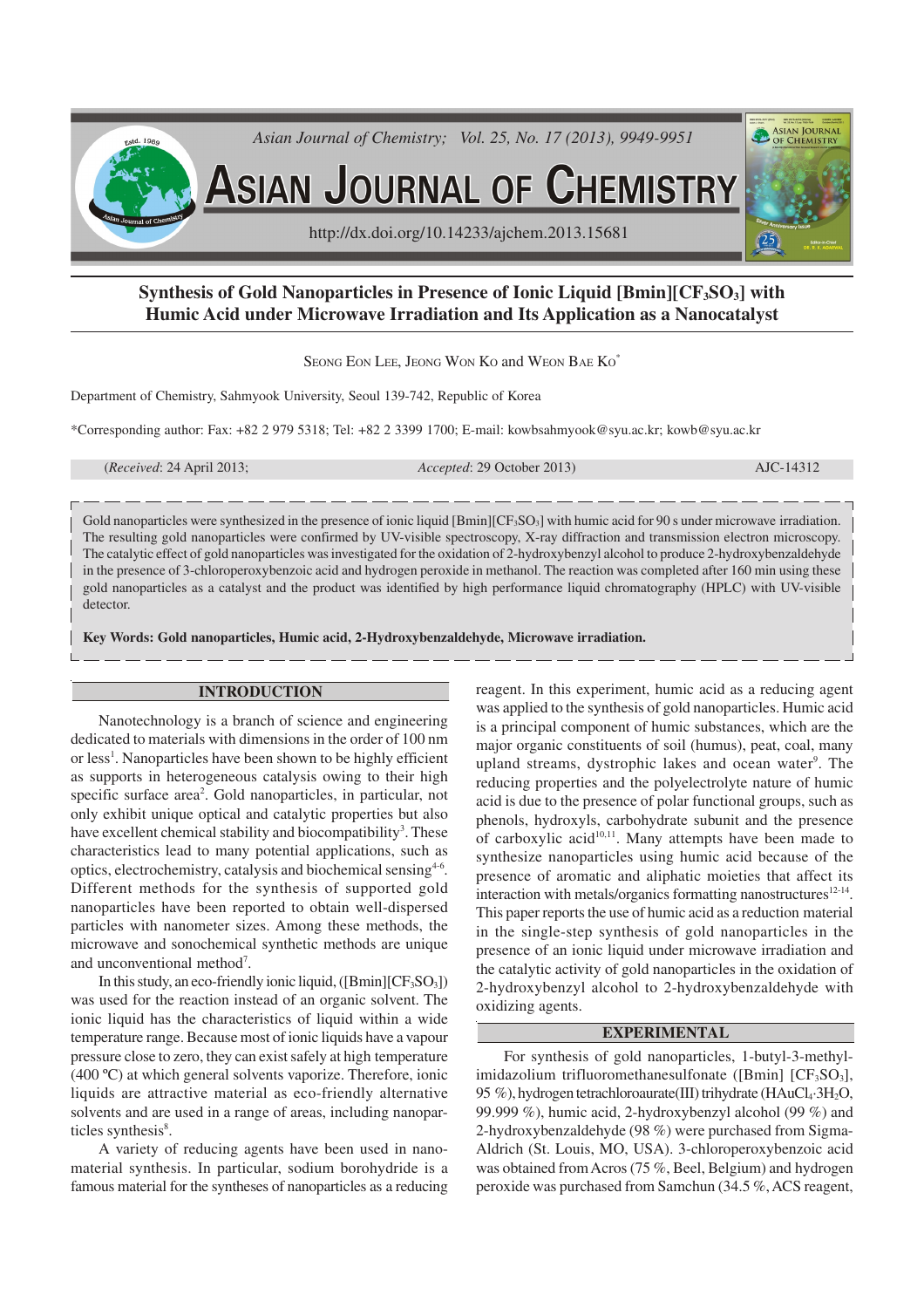Seoul, Korea). HPLC grade methanol (Sigma-Aldrich, St. Louis, MO, USA) was used as a mobile phase and deionized water was also used (18 M $\Omega$ ).

For the synthesis of gold nanoparticles, microwave irradiation was conducted in multimode with continuous heating using a model MDS-2100 microwave oven (CEM Corporation, CEM, Matthews, NC)). The power range (maximum 950 W) of the microwave oven was adjusted to 42 %. UV-visible spectroscopy (400-800 nm) was performed using a Shimadzu UV-1601 PC spectrophotometer at room temperature and a 1-cm optical length cuvette. For TEM analysis, gold nanoparticles dispersed in an aqueous medium were placed on a carboncoated copper grid. The particle size and morphology of the samples were examined by TEM (JEOL Ltd, JEM-200, Tokyo, Japan) at an acceleration voltage of 300 kV. XRD (Bruker D8 Advance, Germany) was performed to examine the crystal structures and crystallite sizes. For application, 2-hydroxybenzaldehyde was confirmed using HPLC SI-2 series (Shiseido, Tokyo, Japan) with a 3001 pump, 3002 UVvisible detector and 3004 oven. The mobile phase was deionized water and methanol 5:3 (v/v). The column used was a Xterra RP-18 5  $\mu$ m, 3.9 mm  $\times$  150 mm. The temperature of column was 30 ºC. The volume of injection was 20 µL and the flow rate was 500 µL/min. The wavelength of detector used was 254 nm. The peak of retention time of 2-hydroxybenzyl alcohol and 2-hydroxybenzaldehyde was 3.24 and 6.92 min, respectively.

**Synthesis of gold nanoparticles:** Gold nanoparticles were synthesized in the presence of  $[Bmin][CF_3SO_3]$  by the reduction of hydrogen tetrachloroaurate(III)trihydrate  $(HAuCl<sub>4</sub>·3H<sub>2</sub>O)$  with humic acid. The synthesis of gold nanoparticles can be summarized as follows: 5mL of deionized water containing 3 g of humic acid was mixed with 2 mg of hydrogen tetrachloroaurate (III)trihydrate ( $HAuCl<sub>4</sub>·3H<sub>2</sub>O$ ) and irradiated microwave for 90 s. The colour of solution was changed into purple.

**Test of catalytic activity of gold nanoparticles by HPLC:** The catalytic effect of the fabricated gold nanoparticles was examined by monitoring the change in the 2-hydroxybenzyl alcohols to 2-hydroxybenzaldehyde by HPLC. 3 mg of gold nanoparticles,  $0.6$  mg of  $K_2CO_3$ , 1 mL of  $H_2O_2$ ,  $0.02$  g of 3-chloroperoxybenzoic acid and 0.6 mg of 2-hydroxybenzyl alcohol were added to a 100 mL vial. The catalytic activity was examined at 343 K in a shaking incubator. Also, the experiment which was removed only gold nanoparticles were performed as a control factor at the same time.

### **RESULTS AND DISCUSSION**

The gold nanoparticles were characterized by UV-visible spectroscopy, powder XRD, TEM. Fig. 1(a) shows that a typical surface plasmon band of gold nanoparticles after reduction with humic acid appeared at  $\lambda_{\text{max}} = 577$  nm. Fig. 1(b) is the peak of humic acid and Fig. 1(c) is the peak of  $HAuCl<sub>4</sub>·3H<sub>2</sub>O$ , itself. From the UV-visible spectrum, the formation of gold nanoparticles from humic acid under microwave irradiation was confirmed.

Fig. 2 shows an XRD pattern of the typical gold nanoparticles. The characteristic peak for gold nanoparticles



Fig. 1. UV-VIS spectrum of (a) gold nanoparticles, (b) humic acid and (c) HAuCl<sub>4</sub>·3H<sub>2</sub>O



Fig. 2. XRD pattern of the gold nanoparticles produced in the presence of ionic liquid of  $[Bmin][CF_3SO_3]$  with humic acid under microwave irradiation

 $(2\theta = 38.35, 44.36, 64.73, 77.63)$ , marked by indices [(1 1 1), (2 0 0), (2 2 0), (3 1 1)], showed that the resulting gold nanoparticles were essentially crystalline. The crystallite sizes can be estimated from the XRD data using Scherrer's equation<sup>15</sup>:

$$
D = \frac{K\lambda}{B\cos\theta}
$$

where  $\lambda$  is the X-ray wavelength (0.154 nm) and  $\theta$  is the Bragg angle of the peak. B is based on the peak width (FWHM in radians), the crystallite size, D was calculated using the Scherrer's equation. The K is Scherrer's constant in the above equation accounts for the shape of the particle and is generally taken to have a value of 0.9. The size obtained from the Scherrer's equation yielded the apparent or mean crystallite size of a material. The average crystallite size was 10.5 nm in Table-1, as determined from the XRD data by Scherrer's equation, which was smaller than the particle sizes calculated from the TEM images (20-50 nm). This might be due to overlap of the gold nanoparticles.

Fig. 3 shows a TEM image of the gold nanoparticles synthesized in deionized water solution under microwave irradiation. All nanoparticles had the shapes of triangle, hexagon, quasi-spherical type. The size of gold nanoparticles was obtained with a diameter range of 20-50 nm under microwave irradiation.